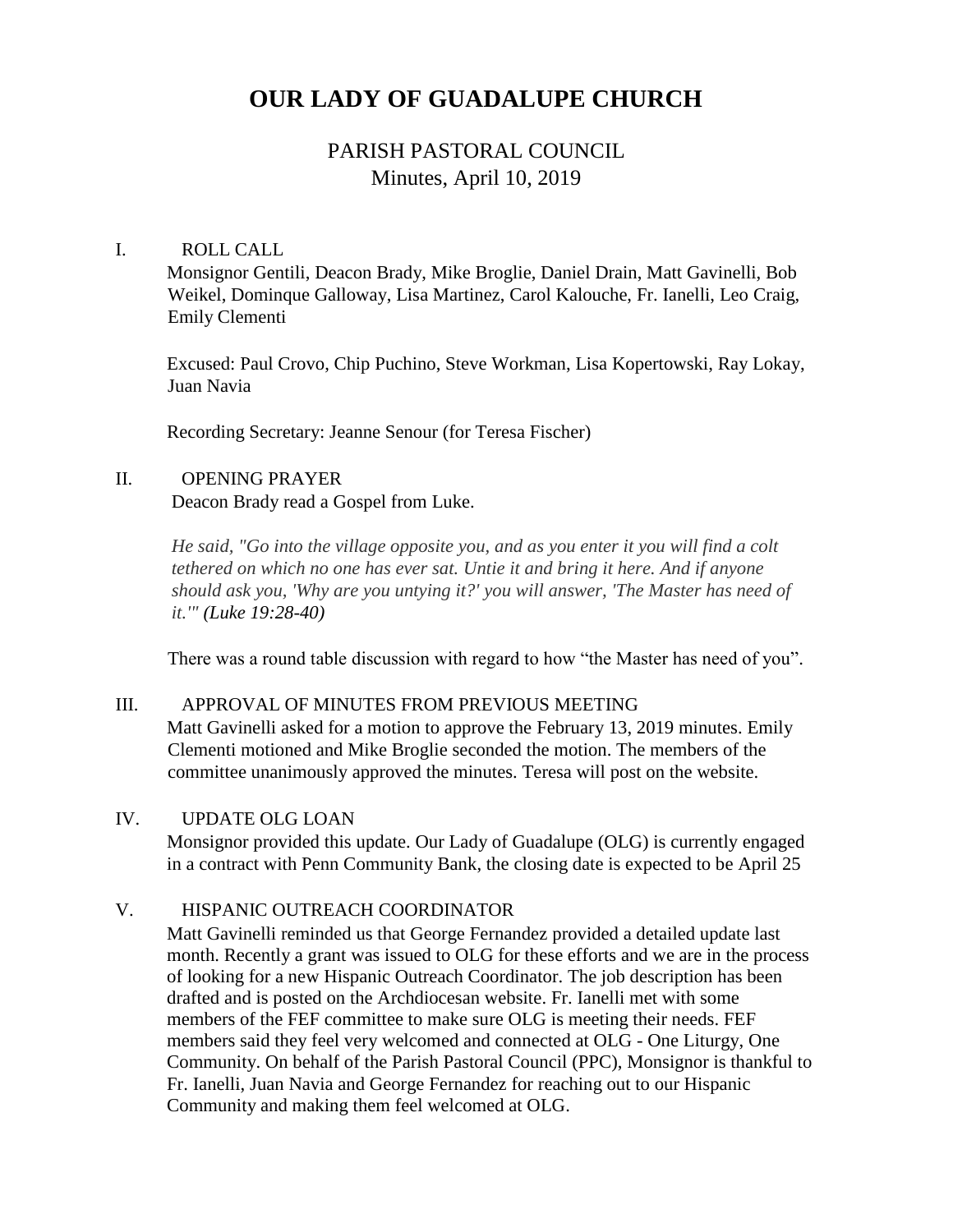#### VI. YOUTH MINISTRY UPDATE

Matt Gavinelli provided a brief update for Lisa Kopertowski. One more Living Stations of the Cross is being held this Friday. The Youth Ministry fundraiser at the Doylestown Panera is on Thursday, May 2. The volleyball team is doing very well. The Youth Ministry detailed update is attached.

#### VII. RELIGIOUS EDUCATION/ADULT FAITH UPDATE

Matt introduced Daniel Drain as our new Director of Religious Education (DRE). Dan is currently spending most of his time learning the ins and outs of the Parish Religious Education Program (PREP). Dan's main concern: "Are we handing on the education of the Church to our students? Are we passing on her traditions?" He is looking into new textbooks next year, which could potentially be very costly. To reduce costs, he is contemplating utilizing new books for the  $7<sup>th</sup>$  graders and incoming 1<sup>st</sup> graders. Seventh grade PREP starts next year and Dan has identified a program that we might use for the new curriculum – a supplemental Theology of the Body program. Monsignor extends his appreciation to Dan for taking on this responsibility. We thank him for his creativity, initiative and the PPC will continue to support him in his efforts to strengthen our PREP program.

#### VIII. SECURITY RECOMMENDATIONS FOR OLG

Bob Weikel provided the update. The committee has accomplished what was discussed in February. Monsignor approved full-camera security for our campus. Installation will begin in June and should be completed by mid-July. These cameras will have a positive impact on our everyday life on campus and will help keep every aspect of our campus and ministry life secure. Joe Balaza was appointed the new head of security for OLG. Committee members created a standard operating procedure for OLG Safety and Security. Ushers training will be completed within the next 30 days. Frequent ministry volunteers will also be trained in the near future. The committee is looking at safety in general, not just active shooter safety. Additional lighting in the front row of the parking lot and church will help keep our campus safe. The parking lot and courtyard lights will be on from 6 p.m. to 6 a.m. The committee invited Buckingham Police into a recent Safety and Security meeting. Buckingham Police are currently doing an assessment of our campus and will present their findings to us in approximately two to three months.

**New policy:** We will be locking the church 15 minutes after all the Masses. There will be an usher at the center door to let latecomers in. Monsignor requested that Bob Weikel to look into 24/7 Perpetual Adoration in the Chapel and what safety issues need to be identified for that to take place.

#### IX. EVANGELIZATION SUB-COMMITTEE UPDATES

 Organizational Review Sub Committee, Ministry Budgets (Bob Weikel) This committee is responsible for the ministry budget process for every fiscal year. Bob has begun the process for the 2019-2020 year. Ministry leaders are asked in this process to report (top-line) where their money was spent in the previous year and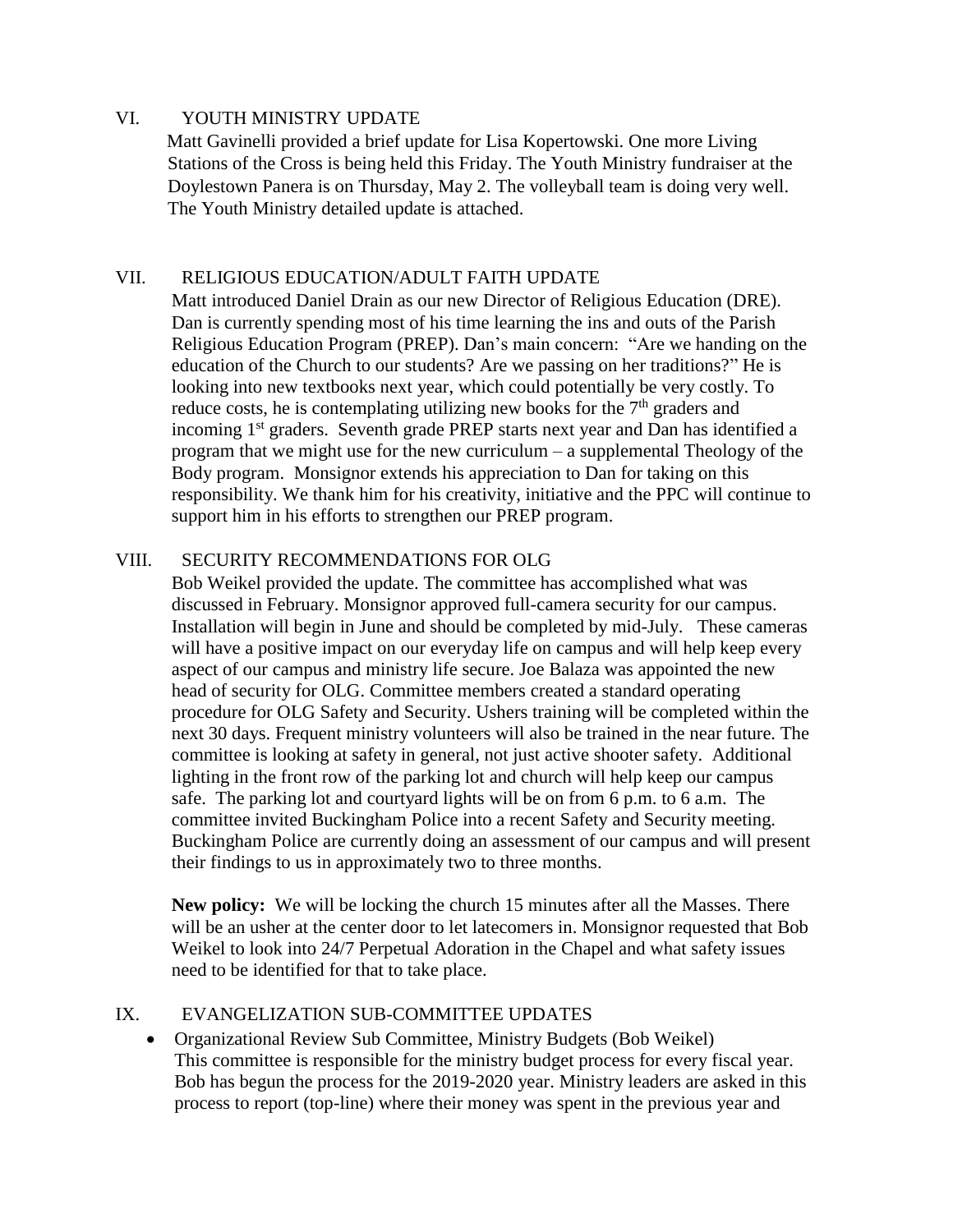what they expect to spend in the upcoming year.

- Outreach Update (Deacon Brady)
	- The new Hospitality Ambassador Ministry is off to a good start with approximately 100 members. Feedback has been positive! Great program of Lenten activities: Ash Wednesday Lent cards, Little Black Books, Palm collection for the Easter fire and an Easter Holy Week invitation card. Deacon Brady's motto is "Evangelization  $=$ Invitation". Dan will be working on a Summer Series this summer. Committee is looking at a "Tent Revival" where we invite a well-known speaker for a night or two.
- Financial Responsibility (Reported below):

### X. "CELEBRATING GROWTH" MINISTRY WEEKEND UPDATE

Our next ministry weekend is May 18 and 19 (Liturgy and Life Ministries). Once again, Matt will look for support from PPC members to assist staffing the tables for those ministries that are not being featured.

#### XI. SOCIAL AFFAIRS COMMITTEE UPDATE

Matt provided the update for Chip. The Parents Night Out Babysitting event is May 10. The Floral Design event is also in May. In the fall, the committee is planning a Casino Night. The primary goal of the Social Committee is to provide opportunities for parish socialization with raising money to support ministries as a secondary goal. The PPC, through our resources, will continue to support the efforts of the Social Committee.

#### XII. LITURGY COMMITTEE UPDATE

Father Ianelli mentioned that we are wrapping up Lent and getting ready for Holy Week. The committee is working on incorporating more Latin in the Liturgy. Monsignor is grateful to Father Ianelli for his efforts to enhance our liturgies and to promote full active participation in our Liturgy.

#### XIII. FINANCE COMMITTEE UPDATES

Monsignor reviewed the loan update and directed us to Mr. Clark's Fiscal Report, which was provided this past weekend, for more information.

#### XIV. OTHER COMMITTEE UPDATES OR "NEW BUSINESS"

Monsignor would like to add "Outreach to Parishioners/Persons with Disabilities" to the agenda for the next PPC meeting. Karen Babik, our parish Archdiocesan Representative, would like to make a presentation to the PPC. How are we presently being inclusive of this community? Are we meeting their needs? The second agenda item to be added to next month "Evangelization Efforts Update". Dan mentioned that he would come to the next meeting with a more detailed vision of his PREP academic plans.

XV. NEXT MEETINGS